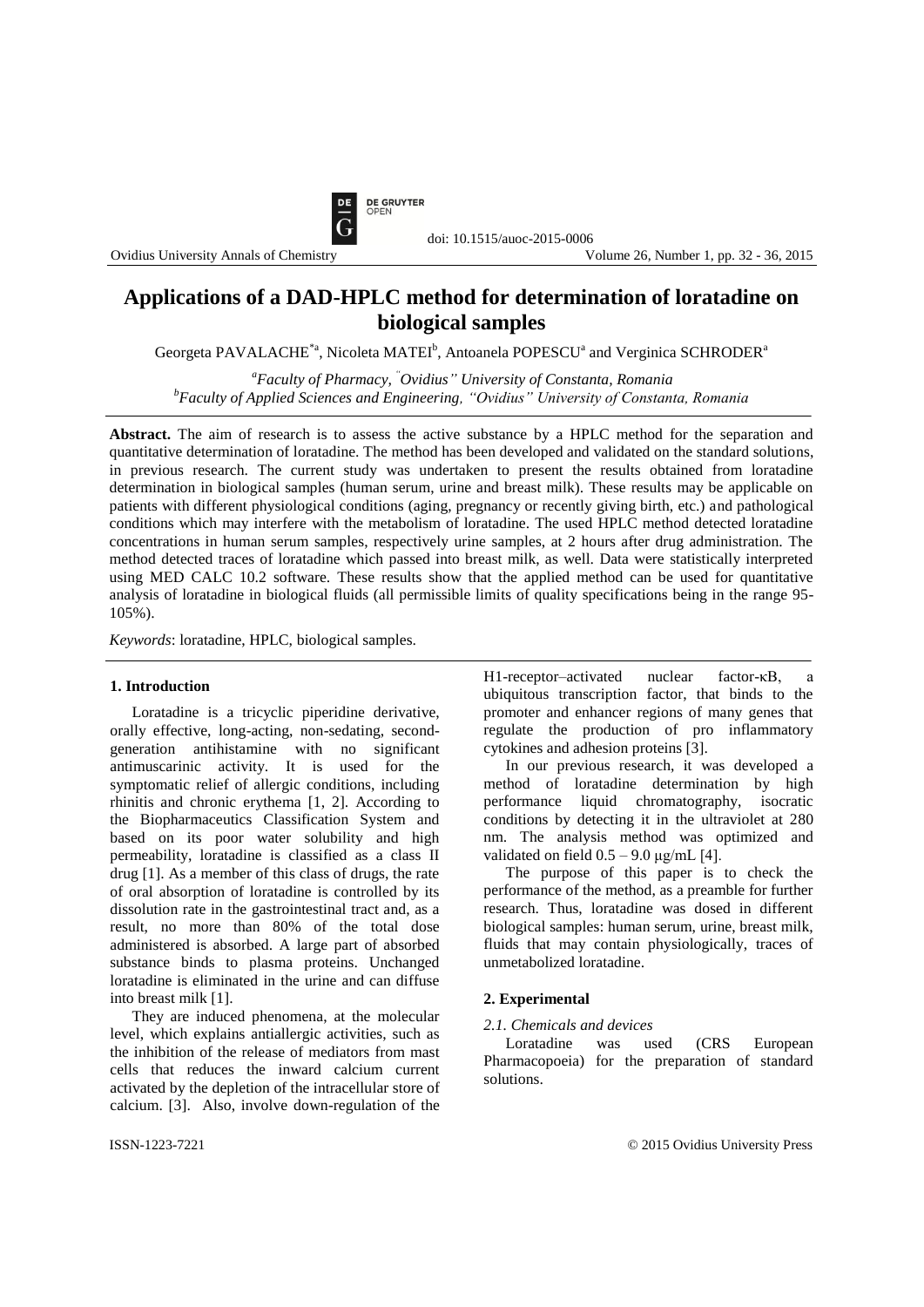All other substances are high purity reagents (Merck): methanol for liquid chromatography, phosphoric acid, acetonitrile.

Method runs under the following chromatographic conditions: HPLC Agilent 1200 quaternary pump, DAD, thermostat, degassing system, autosampler; C8 type column chromatography (Zorbax Eclipse XDB-C8, double heads connected;150mm x 4.6mm; particle size  $5 \mu m$ ;  $t_{\text{limit}} = 60^{\circ}C$ ; pH 2-9); debit: 1.5mL/min; Column temperature: 27°C; injection volume: 10µL; mobile phase: acetonitrile / (10g/L aqueous solution of  $NH_4H_2PO_4$  in which  $H_3PO_4$  was added 5 mL) 11/15 (v/v); detection: UV  $\lambda$  = 280 nm [4].

## *2.2. Samples collecting and preparation*

In order to compare the performance of this method with another HPLC method, developed, validated and applied in our previous research, sampling and processing of biological samples was performed identically for both methods [4], [5]: Samples of blood and urine were collected at the same time, from the same 6 healthy volunteers, who have received loratadine orally at a dose of 10 mg once a day (recommended therapeutic dose prospectus), at the same hour (9:00 AM). Volunteers are adult males who had never allergy to the product reviewed. Collecting samples was performed at different time intervals successively: immediately after administration and at 1, 2, 5, 12 and 24 hours.

After sampling, blood samples were centrifuged at 3000 rev / min for 10 minutes. 1.0 mL serum was treated with 1.0 mL of isoamyl alcohol in order to precipitate the serum proteins. After 20 minutes of standing, the mixture was centrifuged at 4000 rev / min for 10 minutes. The supernatant, resulted from the centrifuge process, was analyzed.

After collection, urine samples were treated with isoamyl alcohol 1/1 (v/v), in order to precipitate the proteins. After 10 minutes of mixing and 20 minutes of resting, the mixture was centrifuged at 4000 rev / min for 10 minutes. It was taken in the supernatant.

The method was applied also on breast milk samples taken from a female person diagnosed with cutaneous rash, 2 months after giving birth. Milk samples were taken at various time intervals after administration of antihistamine treatment (10 mg loratadine). 4 mL breast milk was mixed with 1 mL of 10% trichloroacetic acid, rested for 20 minutes, and then centrifuged at 5500 rev / min for 15

minutes. A sample of 6 μL supernatant was mixed with 1 μL 1% solution cyanidaldehyde in methanol and rested again for 5 minutes.

## *2.3. Methods*

It balances the chromatography column with the mobile phase for 60 minutes. Inject 10 µL sample and record the chromatogram with UV detection at  $\lambda$ = 280 nm [5]. Data were statistically interpreted using MED CALC 10.2 software.

## **3. Results and Discussions**

The pharmacokinetics of loratadine manifests large inter-individual variability. Loratadine is known to be a substrate for both CYP3A4 and CYP2D6 [6].

The remarkable inter-individual variability of loratadine may be mainly due to its first-pass metabolism. The area under the plasma concentration-time and the maximum concentration for both loratadine and descarboethoxyloratadine in Chinese were higher than those reported in Caucasian. The mean maximum concentration values of loratadine and descarboethoxyloratadine were 16.6 µg/L and 15.6 µg/L. These results indicated that loratadine might be faster eliminated in Chinese than in Caucasian. According to these pharmacokinetic results, it would be recommended for loratadine to be taken twice daily at a lower dose in Chinese [7].

It was reported that half-life of loratadine was about 11 h and that of the active metabolite descarboethoxyloratadine was about 18 h in Caucasian [8].

#### *3.1. Determination of loratadine in human serum*

Blood samples were taken at 1 hour, 2 hours, 5 hours, 12 hours and 24 hours after administration. The corresponding chromatograms for the samples were recorded, and the loratadine peak areas were calculated. Figure 1 shows the chromatogram registered for one of the human serum samples taken at 12 hours after administration, at which observed the highest blood concentrations of loratadine. This result is confirmed by another method studied in our previous research, which runs in different chromatographic conditions, to another wavelength and another retention time [5].

The present method proved to be sensitive and easily applied in the dosage of loratadine in human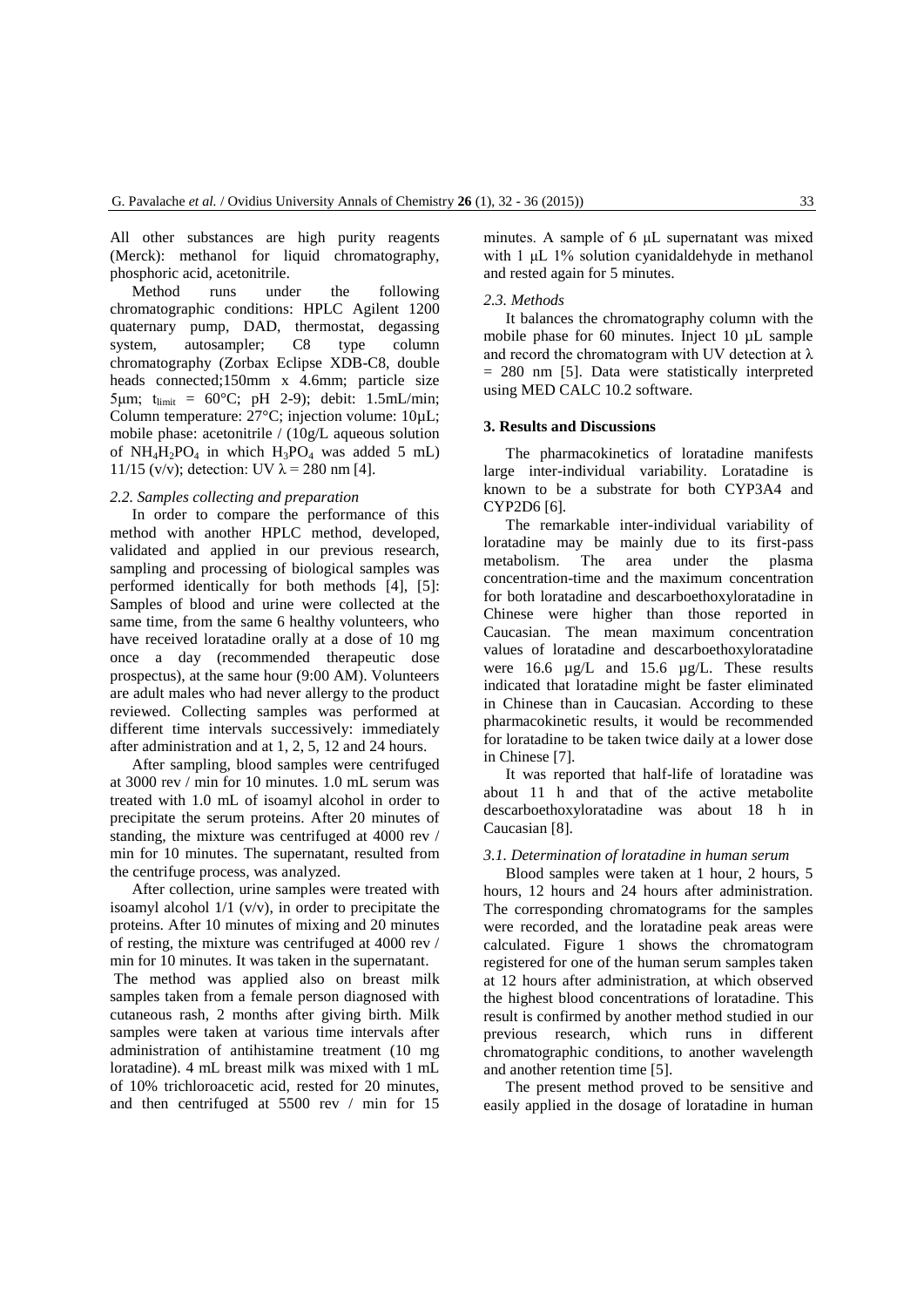serum. By analyzing samples from volunteers, it was observed a slight increase in the concentration of unchanged loratadine in the first period (1-12 hours after administration) and then a fall, due to its metabolism and renal elimination. These values are influenced by both the patient's enzyme system [9] and transport protein [10], since the substance is bound in proportion of 90-97% to these [11].



Figure 1. Chromatogram of a sample solution (human serum) at 12 hours after taking antihistamine treatment administration of the drug.



# **Figure 2.** Loratadine concentrations (μg/mL) in blood samples from adult volunteers (6n) at 2, 5, 12, 24 hours

As confirmed by the literature, loratadine is well absorbed orally and has peak plasma in about 2 hours after ingestion. It is metabolized largely to its active metabolite, descarboethoxyloratadine. Unmetabolised loratadine concentration in blood was detected by HPLC method, and its modifying values depending on time were highlighted graphically (**Fig. 2**).

## *3.2. Determination of loratadine in urine*

Urine samples were collected at 1 hour, 2 hours, 12 hours and 24 hours after administration. These samples were processed and analyzed by chromatographic method established. The method proved to be valid and easily applied for dosage the trace of unmetabolised loratadine eliminated in the urine. There were registered chromatograms of the samples and loratadine peak areas were calculated. From the appearance of chromatograms it is observed that peaks of other components of the sample does not interfere with loratadine peak, which makes the method sensitive and specific for this active substance. In figure 3 is presented the chromatogram of a urine sample taken at 12 hours after administration.



Figure 3. Chromatogram of a urine sample solution at 12 hours after taking antihistamine treatment

Changing the values of loratadine trace concentrations in urine shown in figure 4 indicates significant differences related to blood samples.

As in the case of blood samples, maximum concentration in urine samples was recorded after 12 hours following administration of loratadine. The blood concentrations of loratadine were compared with those in urine and found that the substance increases in both kinds of sample up to approximately 12 hours after administration and then begins to decline as it is being eliminated (**Fig. 5**).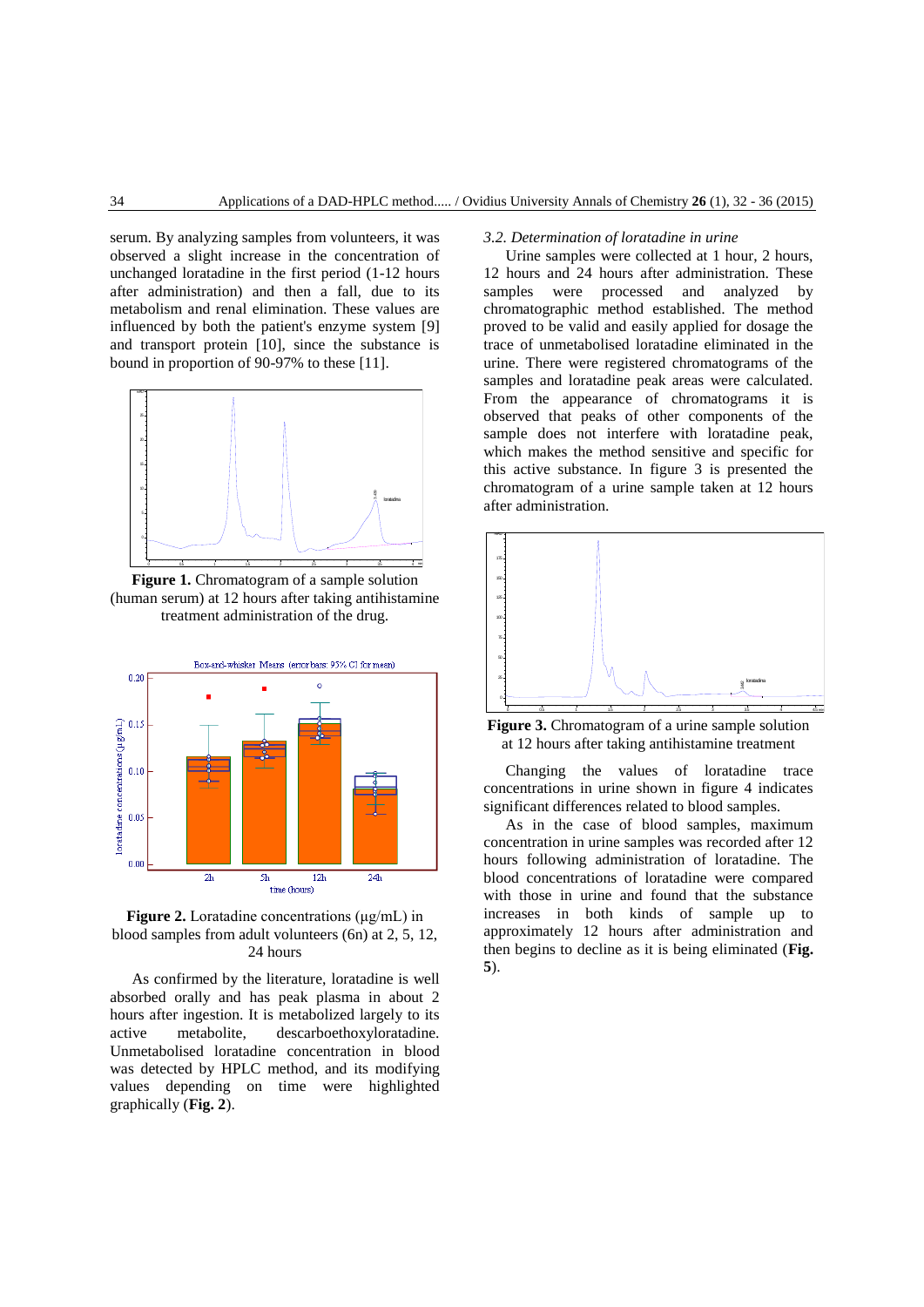

**Figure 4**. Loratadine concentrations (μg/mL) in urine samples from adult volunteers (6n) at 2, 12 and 24 hours



**Figure 5**. Loratadine level from urine samples at 2, 12, 24 hours after start doses, showed as percentage (%) from plasma concentrations in the same period of time.

## *3.3. Determination of loratadine in breast milk*

Loratadine in breast milk whereas its peak does not interfere with peaks of other components in the sample. Loratadine is usually compatible with breastfeeding (classified category L-2 by the American Academy of Pediatrics [13]. In the U.S., it is classified as category B in pregnancy, meaning that animal reproduction studies have failed to demonstrate a risk to the fetus, and there are no adequate and well-controlled studies in pregnant women [12].

Loratadine is excreted in breast milk after about 1.5 - 2 hours after dosing [2]. The chromatogram sample taken 3 hours after drug administration is shown in **Fig. 6**.



**Figure 6.** The chromatogram of the sample solution (breast milk) to 3 hours after antihistaminic treatment

The level of concentration in breast milk is very low compared with levels in blood plasma, respectively 3.01 -4.33%. Trends milk level can be correlated with those in plasma (figure 7).





These data are different from other studies: Breast milk concentration-time curves of both loratadine and descarboethoxyloratadine paralleled the plasma concentration-time curves. For loratadine, the plasma maximum concentration was 30.5 ng/mL at one hour after dosing and the milk maximum concentration was 29.2ng/mL in the 0 to 2 hour collection interval. Through 48 hours, the loratadine milk-plasma area under the curve ratio was 1.2 and 4.2 μg of loratadine was excreted in breast milk, which was 0.010% of the administered dose [8].

Loratadine concentration in breast milk increases with time from administration to about 6 hours, then begin to decline. The HPLC method is sensitive and can detect traces of loratadine in breast milk whereas